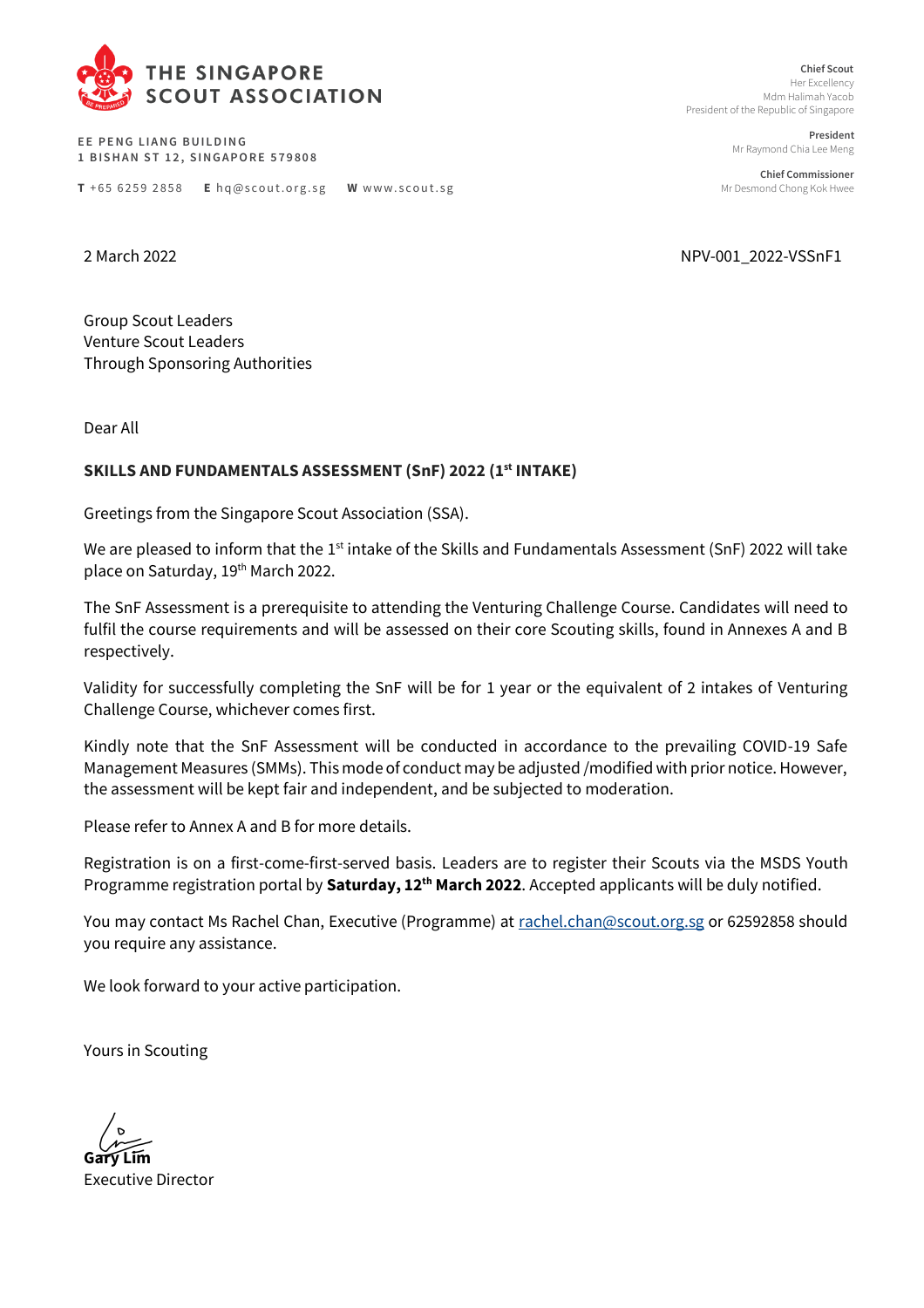#### **Annex A**

#### **SKILLS AND FUNDAMENTALS ASSESSMENT (SnF) 2022(1 st INTAKE)**

| Date and Time       | : 19th March 2022, Saturday<br>: 1300 hrs to 1800 hrs<br>: Registration starts at 1230 hrs                                  |
|---------------------|-----------------------------------------------------------------------------------------------------------------------------|
| Venue               | : To be advised nearer to the date                                                                                          |
| Eligibility         | : Venture Scout (Land/Sea/Air)<br>: Completed Pioneer Award                                                                 |
| Assessment Fee      | : \$37.45 w/GST (\$35.00) per candidate                                                                                     |
| Attire              | : Full Scout Uniform                                                                                                        |
| <b>Closing Date</b> | : $12th$ March 2022, Saturday, 1700hrs                                                                                      |
|                     | For candidates – Unit Leader to register via MSDS's youth Programme<br>Registration portal at http://intranet.scout.org.sg. |
|                     | Accepted registration will be notified.                                                                                     |

- 1. Unit Leader is required to register<sup>1</sup> the Venture Scout(s) via MSDS Youth Programme Registration Portal: [Http://Intranet.Scout.Org.Sg](http://intranet.scout.org.sg/) **for Online Skills and Fundamentals Assessment (SnF) 2022 (1st Intake)**
- **2.** Full payment is to be made by **Wednesday, 16th March 2022, 1800hrs**. Kindly refer to the Mode of Payment table below for more information on the payment options.
- **3. Briefing session for all eligible candidates is mandatory and their nominating leaders are invited to attend. It will be conducted online, and the details will be shared in due course.**

<sup>1.</sup>By registering the Venture Scout, the Venture Scout Leader will thus in this manner have acknowledged the completion of the Pioneer Award Criteria for the said Venture Scout.

<sup>2</sup> Upon confirmation of registration, **no refund will be allowed** once invoice has been issued unless the organizer cancels the event. Hereof, the Singapore Scout Association reserves the right to cancel/postpone the event and reject application when necessary.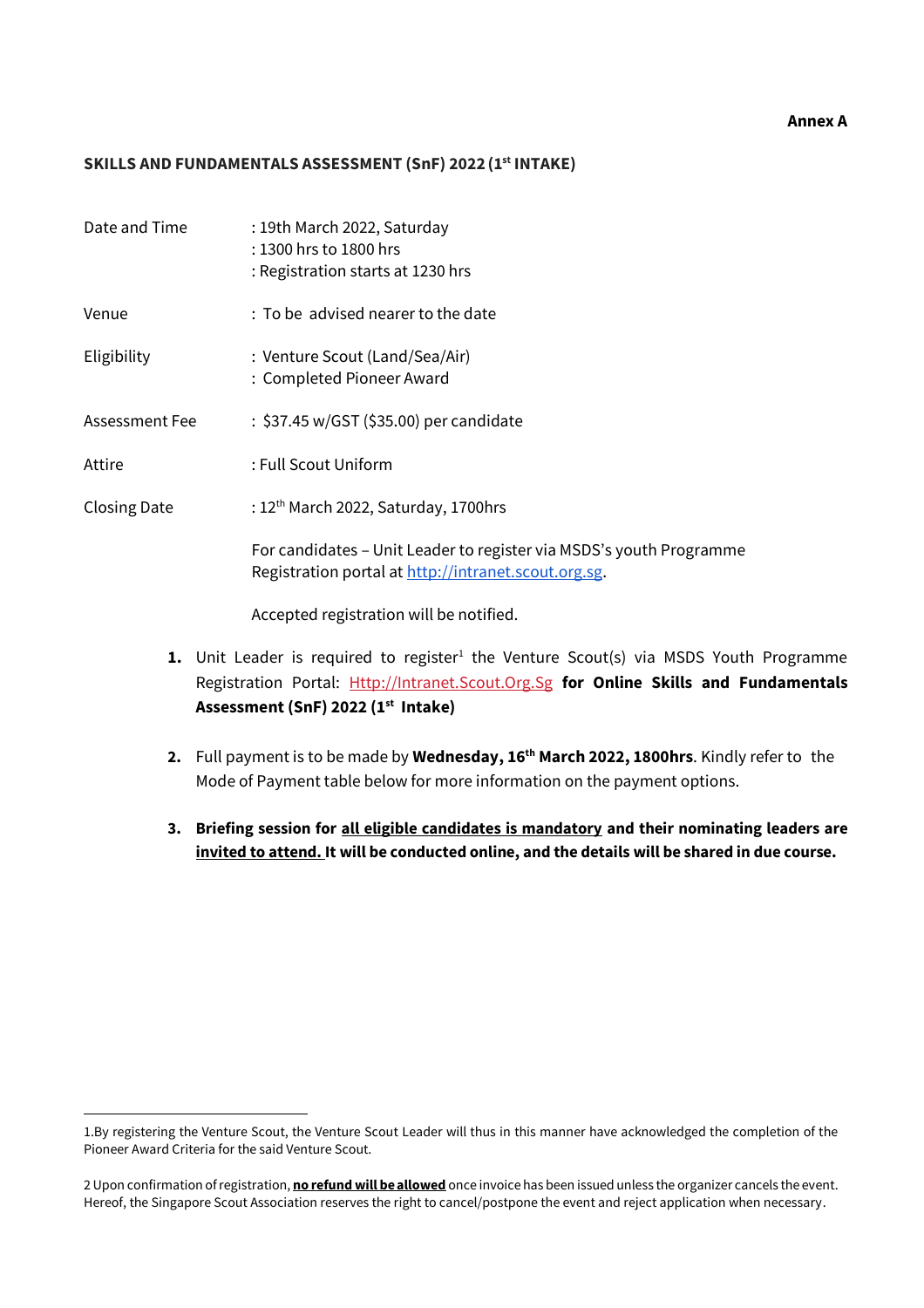# **Mode of Payment**

| <b>Payment Mode#</b> | <b>Instruction</b>                                                                                                                                                                                                                                                                                                                     | <b>Remarks</b>                                                                                                                     |
|----------------------|----------------------------------------------------------------------------------------------------------------------------------------------------------------------------------------------------------------------------------------------------------------------------------------------------------------------------------------|------------------------------------------------------------------------------------------------------------------------------------|
| <b>IFFAS</b>         | No action is required.<br>An e-invoice will be generated.<br>SSA will only process e-invoice if you have selected payment<br>mode as IFFAS.                                                                                                                                                                                            |                                                                                                                                    |
| <b>Bank Transfer</b> | Transfer amount inclusive of GST to<br>OCBC 538-048851-001 (HQ Account)<br>Kindly indicate code - <b>invoice number and full name</b> in the<br>transaction description box.<br>Example: NPC-INV1234577 - LIM TANG LEE<br>Email the screenshot of the confirmation to SSA Finance<br>Department.                                       | No appointment<br>needed.                                                                                                          |
| <b>Cheque</b>        | Payable to 'The Singapore Scout Association'                                                                                                                                                                                                                                                                                           |                                                                                                                                    |
| <b>Group Fund</b>    | Scan a copy of the duly signed Authorization Form Payment<br>(AFP) to SSA Finance Department AND mail the hardcopy to SSA<br>HQ before 16TH Wednesday 2022, 1800hrs<br>Kindly ensure that AFP is signed based on authorized signatory<br>in Form E.<br>Finance Department will only process payment based on<br>original AFP received. |                                                                                                                                    |
| Cash/NETS            | Note the payable invoice number and make payment over the<br>counter at SSA HQ.                                                                                                                                                                                                                                                        | Kindly arrange a visit<br>appointment with SSA<br><b>Finance Department</b><br>via email at least 2<br>working days in<br>advance. |

# You are reminded to make the correct selection on MSDS as the default payment mode is Group Fund.

**Information** 

SSA Finance Department: [finance@scout.org.sg](mailto:finance@scout.org.sg)